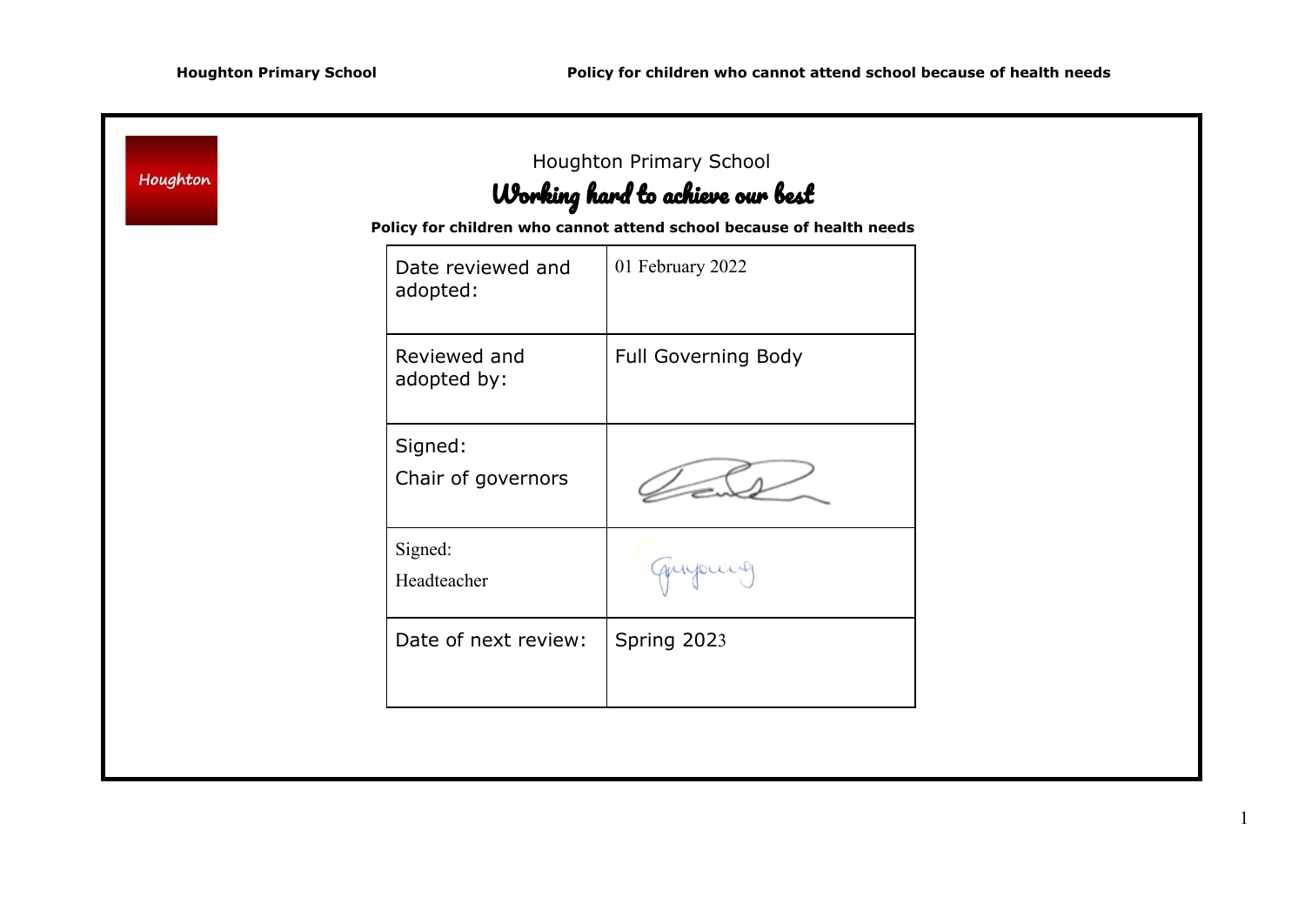**Houghton Primary School Policy for children who cannot attend school because of health needs**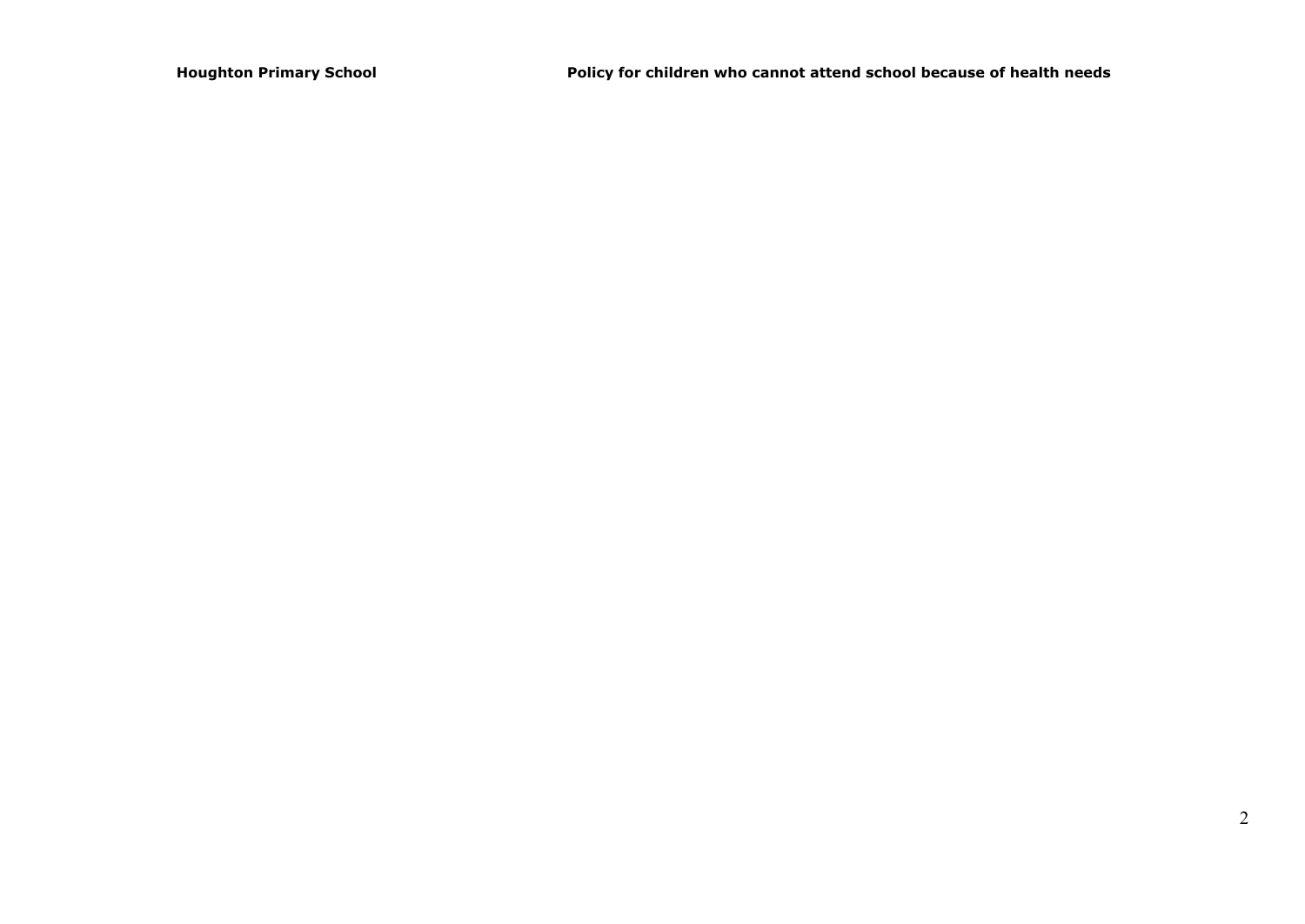# **Houghton Primary School Policy for children who cannot attend school because of health needs**

The statutory duty for the education of children who cannot attend school because of health needs lies with the Local Authority.

The duties of the Local Authority are laid out in the DfE statutory guidance document: Ensuring a good education for children who cannot attend school because of health needs (January 2013).

[https://www.gov.uk/government/publications/education-for-children-with-hea](https://www.gov.uk/government/publications/education-for-children-with-health-needs-who-cannot-attend-school) [lth-needs-who-cannot-attend-school](https://www.gov.uk/government/publications/education-for-children-with-health-needs-who-cannot-attend-school)

# **School Policy Statement**

The school will comply with all sections in the statutory guidance for Local Authorities with regards to children who cannot attend school because of health needs which relate to schools, as follows:

# 1. **Ensuring a good education**

We will work with the Local Authority (LA) to support the education of children with health needs and share information as required and within the remits of GDPR.

We will liaise with the LA and support in any way we can in making sure that the provision offered to the child is as effective as possible.

The named person with this responsibility is the school SENCo.

# 2. **Identification and intervention**

We will support the LA in its duty by informing them of any child who is absent from school due to medical needs for 15 days or more (either in one absence or over the course of a school year) so that the LA can take responsibility for their education if a suitable alternative has not been arranged.

If the absence of more than 15 days is a known, planned absence, we will comply with the statutory duty of LA's to put in provision by the  $1<sup>st</sup>$  day of absence (and not later than the  $6<sup>th</sup>$  day) by ensuring we keep them fully informed.

We will help the LA in its duty to complement the curriculum the child is missing in school by sharing all relevant curriculum planning with them.

We will work with the LA and the medical professionals to support a part-time return to school as necessary for any child who has been absent.

### 3. **Working together – with parents, children, health services and schools**

We are aware of and will comply with the regulation which states that a school can only remove a child who is unable to attend school because of additional health needs where;

- a) the pupil has been certified by the school medical officer as unlikely to be in a fit state of health to attend school, before ceasing to be of compulsory school age, and;
- b) neither the pupil nor their parent has indicated to the school the intention to continue to attend the school, after ceasing to be of compulsory school age.

The child will, therefore, be kept on the school register unless there is parental consent and certification from the LA Medical Officer to remove them. They will continue to be kept on roll even if they are not attending school and are being educated by the LA.

# 4. **Reintegration**

We will help the LA to comply with its duty by sharing all information which will support the child while they are absent from school, e.g. curriculum, newsletters, letters to parents, etc. We will also invite the child to school events and set up links using technology so that they can keep in touch with their peers.

We will work together with the LA to help them to set up an individually tailored reintegration plan for each child. We will make reasonable adjustments and provide extra support if necessary for the child to help fill any gaps arising from their absence. We will liaise with the medical profession and school nursing team as part of this process.

We recognise that the health needs of a child will come first and any reintegration will be personalized accordingly and designed to minimize anxiety and not place undue stress on a child who has a limiting health condition or is very ill.